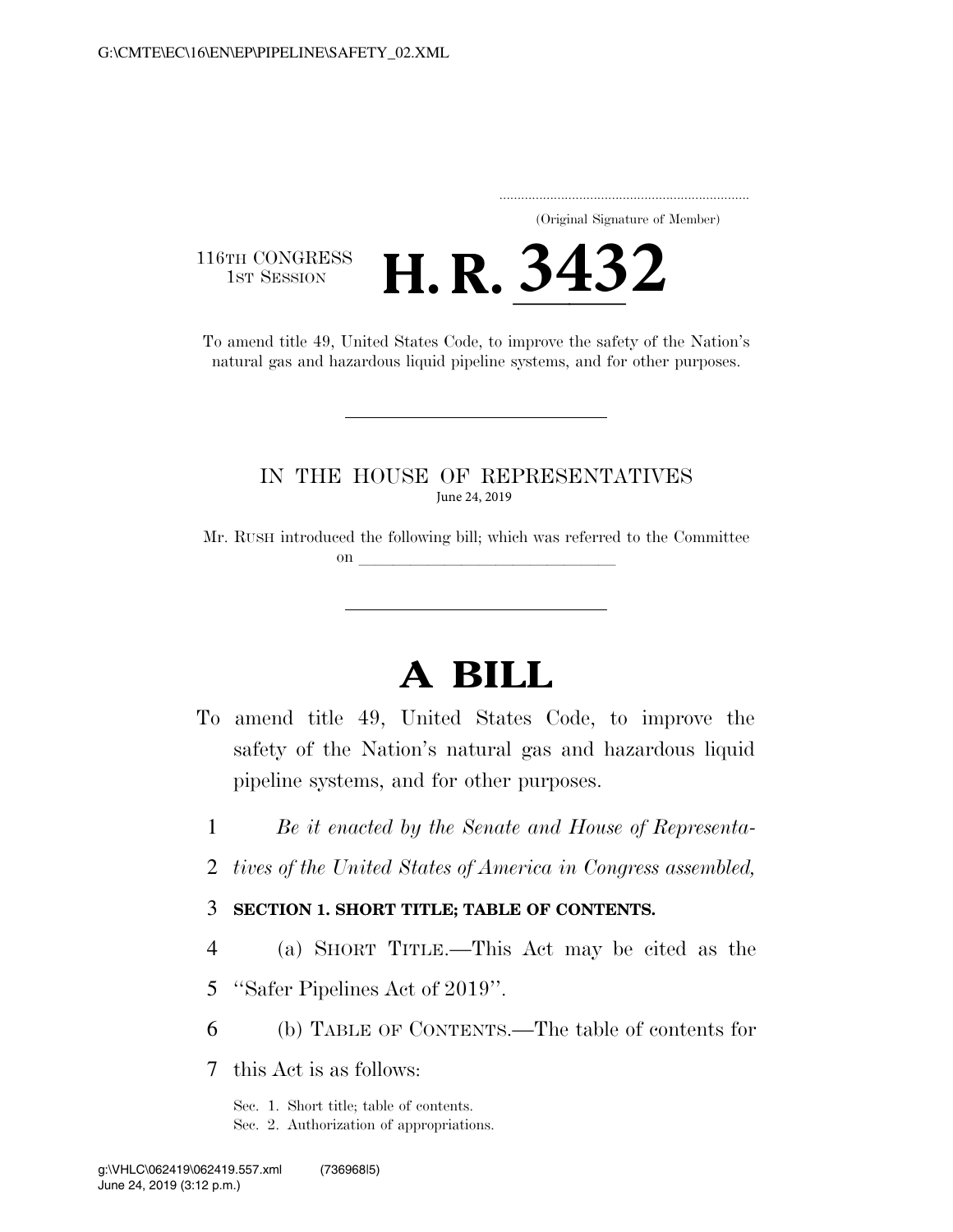- Sec. 3. Purpose and general authority.
- Sec. 4. Risk analysis and integrity management programs.
- Sec. 5. Community right-to-know and emergency preparedness.
- Sec. 6. Actions by private persons.
- Sec. 7. Civil penalties.
- Sec. 8. Criminal penalties.
- Sec. 9. Direct hire authority for Pipeline and Hazardous Materials Safety Administration.
- Sec. 10. Report.

#### 1 **SEC. 2. AUTHORIZATION OF APPROPRIATIONS.**

 (a) OPERATIONAL EXPENSES.—There are authorized to be appropriated to the Secretary of Transportation for the necessary operational expenses of the Pipeline and Hazardous Materials Safety Administration the following amounts:

- 7 (1) \$24,215,000 for fiscal year 2020.
- 8 (2) \$24,941,450 for fiscal year 2021.
- 9 (3) \$26,460,000 for fiscal year 2022.
- 10 (4) \$27,254,000 for fiscal year 2023.
- 11 (b) GAS AND HAZARDOUS LIQUID.—Section 12 60125(a) of title 49, United States Code, is amended— 13 (1) in paragraph (1), by striking subparagraphs 14 (A) through (D) and inserting the following: 15 "(A) \$160,800,000 for fiscal year 2020, of
- 16 which \$10,000,000 shall be expended for car-17 rying out such section 12 and \$50,000,000 18 shall be expended for making grants;
- 19 "(B) \$165,624,000 for fiscal year 2021 of 20 which \$10,000,000 shall be expended for car-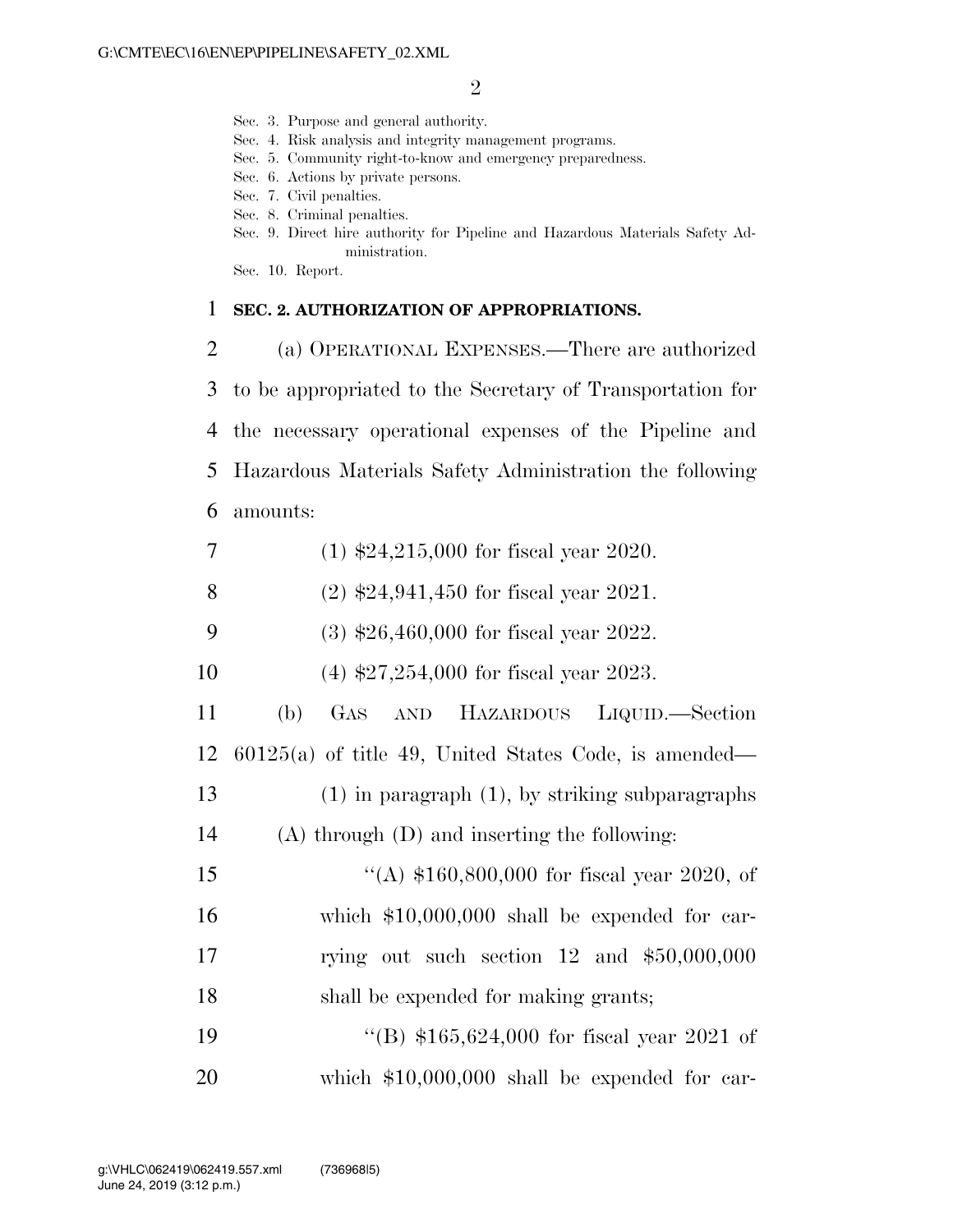| $\mathbf{1}$   | rying out such section $12$ and $$50,000,000$        |
|----------------|------------------------------------------------------|
| $\overline{2}$ | shall be expended for making grants;                 |
| 3              | "(C) $$170,600,000$ for fiscal year 2022, of         |
| $\overline{4}$ | which $$10,000,000$ shall be expended for car-       |
| 5              | rying out such section $12$ and $$50,000,000$        |
| 6              | shall be expended for making grants; and             |
| 7              | "(D) $$175,700,000$ for fiscal year 2023, of         |
| 8              | which $$10,000,000$ shall be expended for car-       |
| 9              | rying out such section $12$ and $$50,885,000$        |
| 10             | shall be expended for making grants.";               |
| 11             | $(2)$ in paragraph $(2)$ , by striking subparagraphs |
| 12             | $(A)$ through $(D)$ and inserting the following:     |
| 13             | "(A) $$25,000,000$ for fiscal year 2020, of          |
| 14             | which $$5,000,000$ shall be expended for car-        |
| 15             | rying out such section 12 and $$9,000,000$ shall     |
| 16             | be expended for making grants;                       |
| 17             | "(B) $$25,000,000$ for fiscal year 2021, of          |
| 18             | which $$5,000,000$ shall be expended for car-        |
| 19             | rying out such section $12$ and $$9,000, 000$ shall  |
| 20             | be expended for making grants;                       |
| 21             | "(C) $$26,000,000$ for fiscal year 2022, of          |
| 22             | which $$5,000,000$ shall be expended for car-        |
| 23             | rying out such section 12 and $$9,000,000$ shall     |
| 24             | be expended for making grants; and                   |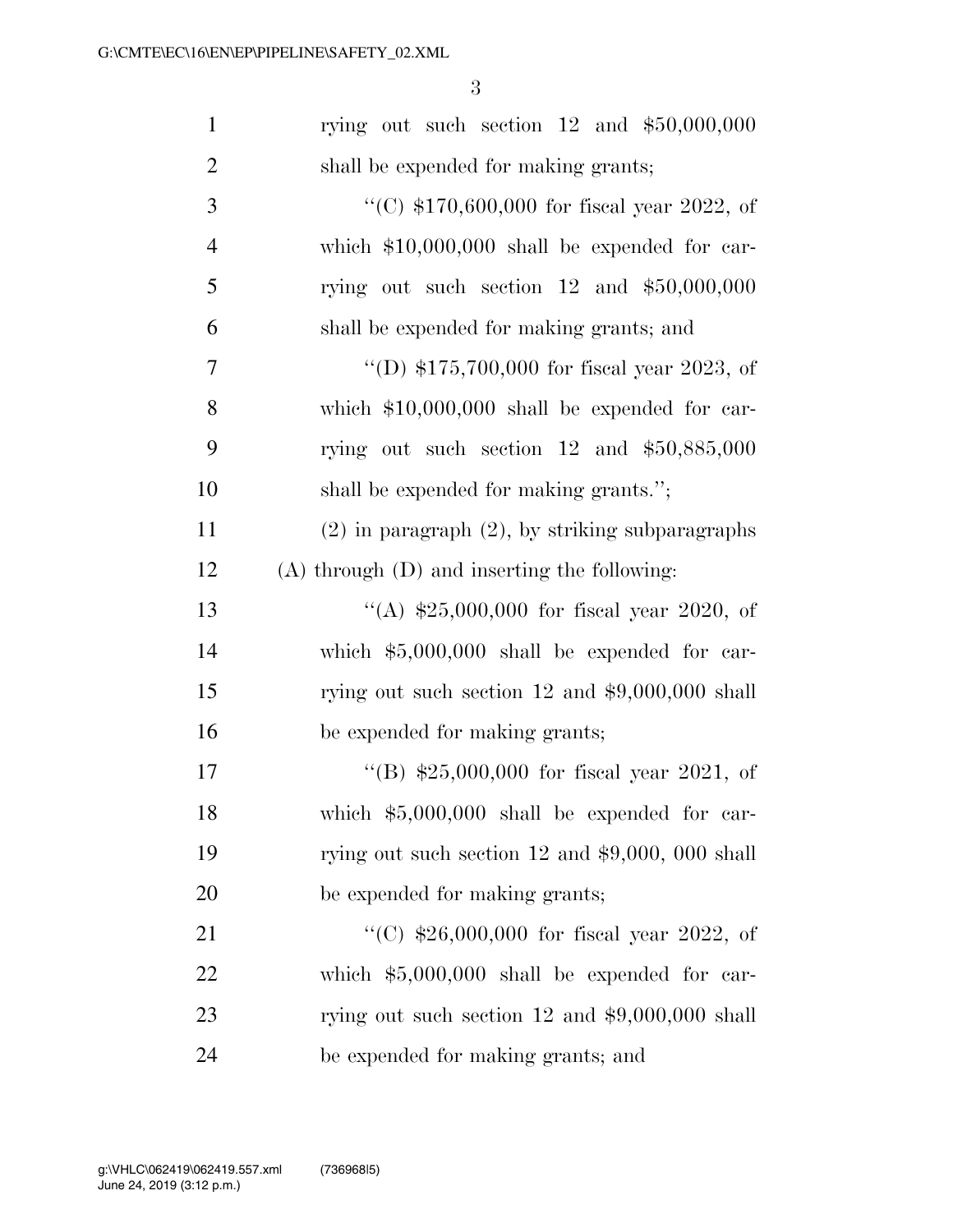''(D) \$26,000,000 for fiscal year 2023, of which \$5,000,000 shall be expended for car-3 rying out such section 12 and \$9,000,000 shall be expended for making grants.''; and

 (3) in paragraph (3), by striking ''\$8,000,000 for each of fiscal years 2017 through 2019'' and in- serting ''\$9,000,000 for each of fiscal years 2020 through 2023''.

 (c) EMERGENCY RESPONSE GRANTS.—Section 60125(b)(2) of title 49, United States Code, is amended by striking ''\$10,000,000 for each of fiscal years 2012 through 2015'' and inserting ''\$12,000,000 for each of fis-cal years 2020 through 2023''.

 (d) PIPELINE SAFETY INFORMATION GRANTS TO COMMUNITIES.—Section 60130(c) of title 49, United States Code, is amended by striking ''section 2(b) of the PIPES Act of 2016, the Secretary shall expend \$1,500,000 for each of fiscal years 2016 through 2019 to carry out this section. Such amounts shall not be de- rived from user fees collected under section 60301'' and inserting ''section 2(a) of the Safer Pipelines Act of 2019, the Secretary shall expend \$2,000,000 for each of fiscal years 2020 through 2023 to carry out this section''.

 (e) STATE DAMAGE PREVENTION PROGRAMS.—Sec-tion 60134(i) of title 49, United States Code is amended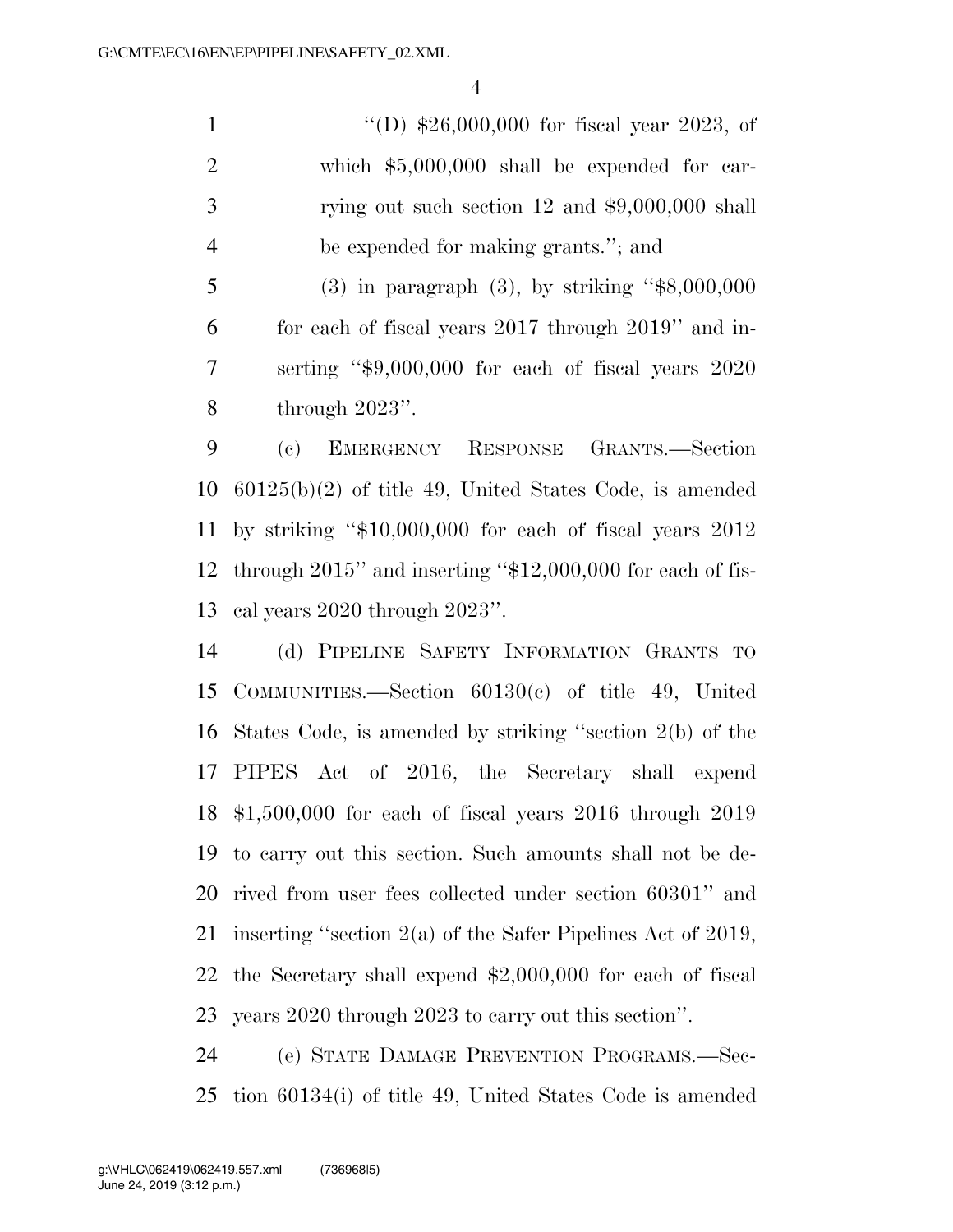by striking ''\$1,500,000 for each of fiscal years 2012 through 2015'' and inserting ''\$2,000,000 for each of fis-cal years 2020 through 2023''.

 (f) ONE-CALL NOTIFICATION PROGRAMS.—Section 6107 of title 49, United States Code, is amended by strik- ing ''\$1,058,000 for each of fiscal years 2016 through 2019'' and inserting ''\$2,000,000 for each of fiscal years 2020 through 2023''.

### **SEC. 3. PURPOSE AND GENERAL AUTHORITY.**

 (a) COST-BENEFIT ANALYSIS.—Section 60102(b) of title 49, United States Code, is amended—

12 (1) in paragraph  $(2)$ —

 (A) by striking subparagraphs (C) through (E); and

 (B) by redesignating subparagraphs (F) 16 and  $(G)$  as subparagraphs  $(C)$  and  $(D)$ , respec-tively; and

(2) by striking paragraphs (3) through (7).

 (b) SAFETY CONDITION REPORTS.—Section 60102(h)(2) of title 49, United States Code, is amended by striking ''State authorities'' and inserting ''State offi- cials, including local emergency responders and appro- priate on-scene coordinators for any applicable contin-gency plans''.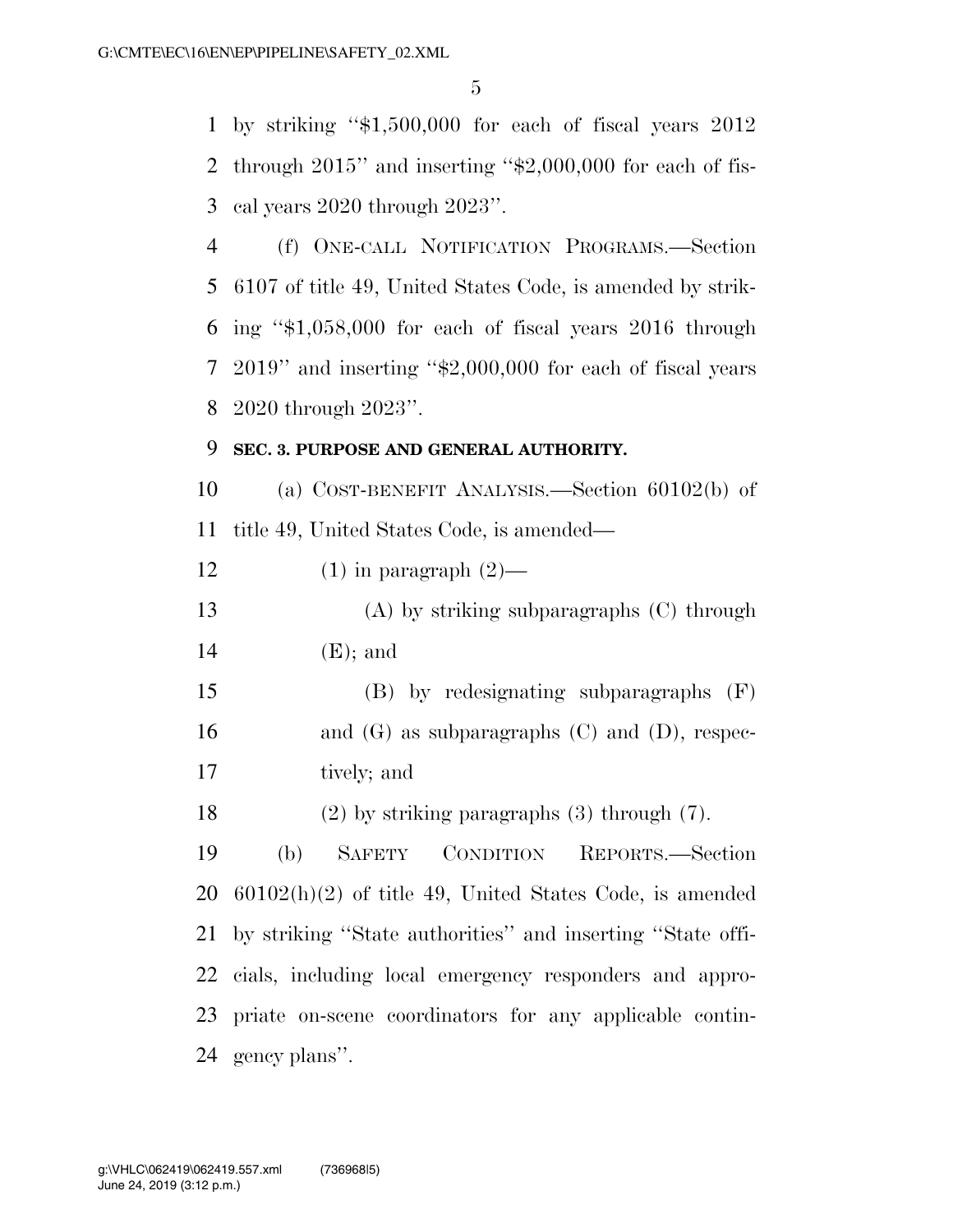| 1              | SEC. 4. RISK ANALYSIS AND INTEGRITY MANAGEMENT            |
|----------------|-----------------------------------------------------------|
| $\overline{2}$ | PROGRAMS.                                                 |
| 3              | (a) DIRECT ASSESSMENTS.—Section $60109(c)$ of             |
| 4              | title 49, United States Code, is amended by adding at the |
| 5              | end the following:                                        |
| 6              | $``(12)$ USE OF DIRECT ASSESSMENTS.—                      |
| 7              | "(A) TRANSMISSION PIPELINE FACILITIES                     |
| 8              | REGULATION.—Not later than 2 years after the              |
| 9              | date of enactment of this paragraph, the Sec-             |
| 10             | retary shall issue regulations for methods of as-         |
| 11             | sessment of transmission pipeline facilities              |
| 12             | under paragraph (3) that prioritize methods               |
| 13             | that would provide a greater level of safety than         |
| 14             | direct assessment, including the use of internal          |
| 15             | inspection devices or pressure testing.                   |
| 16             | "(B) DISTRIBUTION PIPELINES STUDY.—                       |
| 17             | Not later than 2 years after the date of enact-           |
| 18             | ment of this paragraph, the Secretary shall sub-          |
| 19             | mit to the Committees on Energy and Com-                  |
| 20             | merce and Transportation and Infrastructure of            |
| 21             | the House of Representatives and the Com-                 |
| 22             | mittee on Commerce, Science, and Transpor-                |
| 23             | tation of the Senate a report containing—                 |
| 24             | $``(i)$ the results of a study of methods                 |
| 25             | of assessment of distribution pipelines that              |
| 26             | may be used under paragraph $(3)$ , other                 |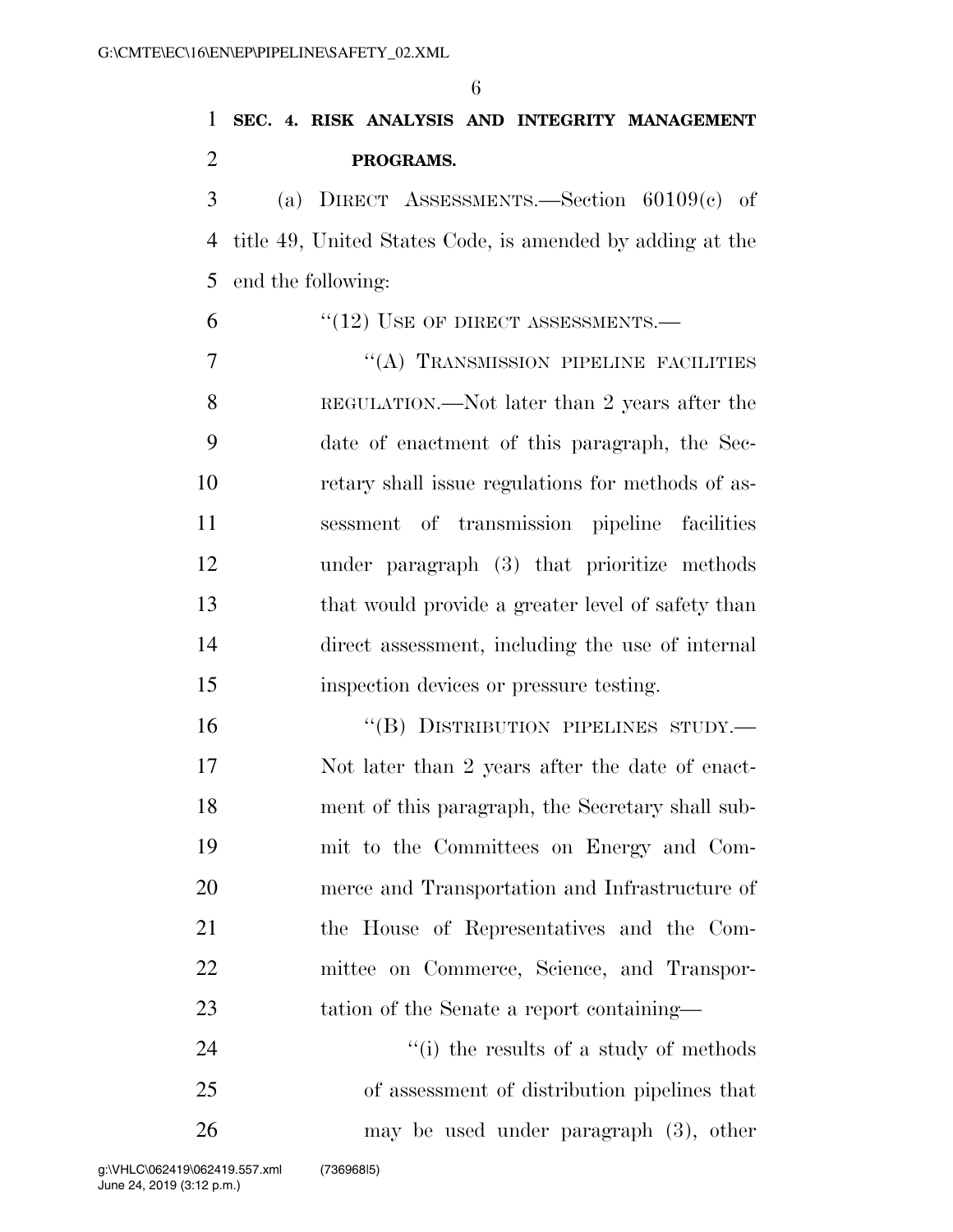| $\mathbf{1}$   | than direct assessment, to determine                      |
|----------------|-----------------------------------------------------------|
| $\overline{2}$ | whether any such methods—                                 |
| 3              | "(I) would provide an equal or                            |
| $\overline{4}$ | greater level of safety than direct as-                   |
| 5              | sessment of such pipelines; and                           |
| 6              | $\lq\lq$ (II) are feasible; and                           |
| 7              | "(ii) any recommendations based on                        |
| 8              | such study.".                                             |
| 9              | (b) AUTOMATIC OR REMOTE SHUTOFF VALVES.-                  |
| 10             | Section 60109 of title 49, United States Code, is amended |
| 11             | by adding at the end the following:                       |
| 12             | "(h) AUTOMATIC OR REMOTE SHUTOFF VALVES FOR               |
| 13             | TRANSMISSION PIPELINE FACILITIES.-                        |
| 14             | $``(1)$ REQUIREMENT.—                                     |
| 15             | "(A) IN GENERAL.—Except as provided in                    |
| 16             | paragraph $(2)$ , beginning on the date that is 2         |
| 17             | years after the date of enactment of this sub-            |
| 18             | section, each operator of a transmission pipeline         |
| 19             | facility that is located in a high consequence            |
| 20             | area (as defined in subsection $(g)$ ) shall, based       |
| 21             | on a risk assessment, install for the trans-              |
| 22             | mission pipeline facility automatic or remote             |
| 23             | shutoff valves, as appropriate.                           |
| 24             | "(B) INSPECTION AND ENFORCEMENT.-                         |
|                |                                                           |

The Secretary shall conduct inspections under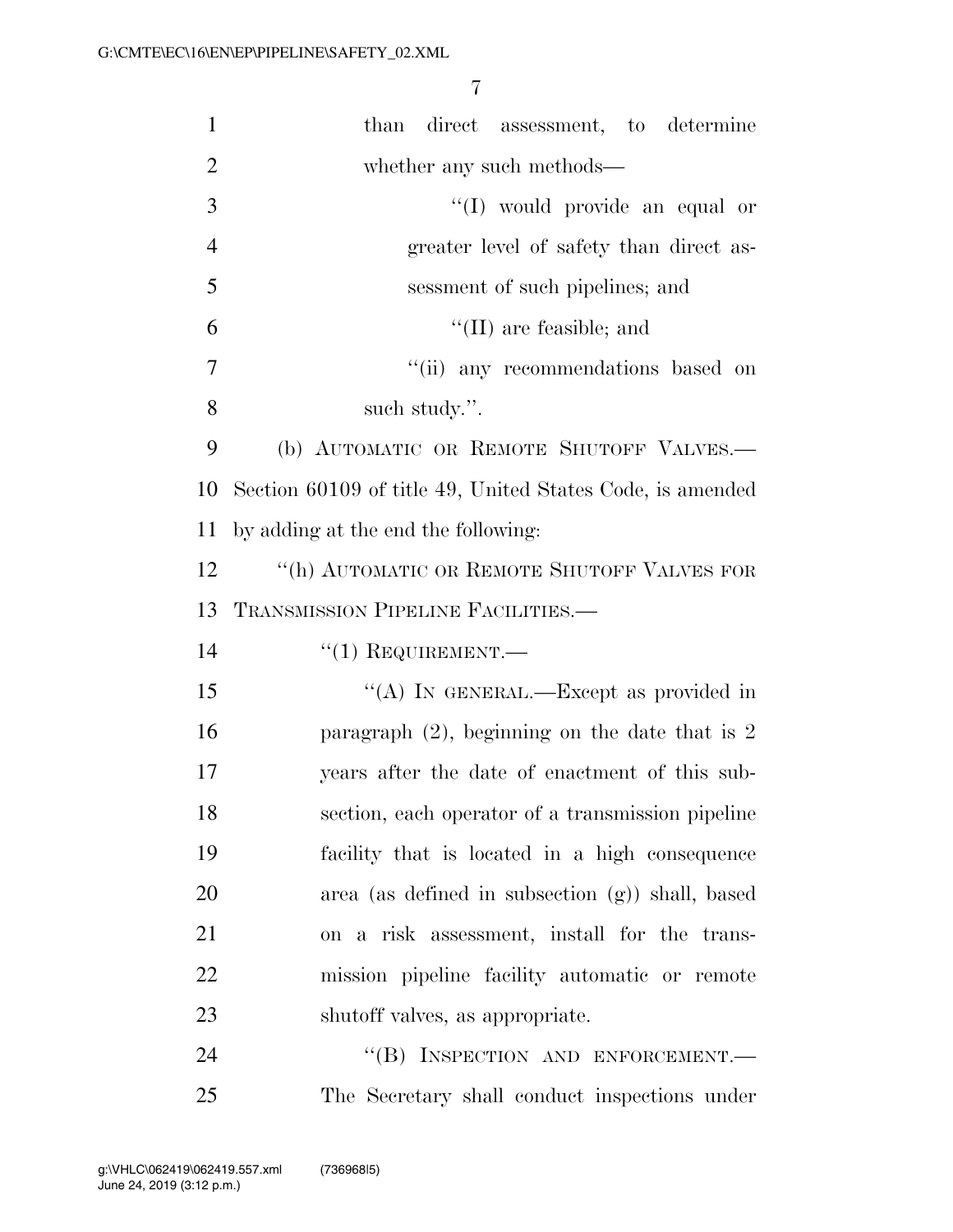section 60117(c) to determine whether each op- erator of a transmission pipeline facility to which this paragraph applies is complying with this section. ''(2) EXCEPTION.—If the Secretary requires by regulation, under section 60102(n), the use of auto- matic or remote-controlled shut-off valves, or equiva- lent technology, on a transmission pipeline facility, paragraph (1) shall not apply to the transmission 10 pipeline facility.". **SEC. 5. COMMUNITY RIGHT-TO-KNOW AND EMERGENCY PREPAREDNESS.**  (a) IN GENERAL.—Section 60116 of title 49, United States Code, is amended to read as follows: **''§ 60116. Community right-to-know and emergency preparedness**  17 "(a) PUBLIC EDUCATION PROGRAMS.— 18 "(1) IN GENERAL.—Each owner or operator of a gas or hazardous liquid pipeline facility shall carry out a continuing program to educate the public on—  $\langle (A)$  the use of a one-call notification sys- tem prior to excavation and other damage pre-vention activities;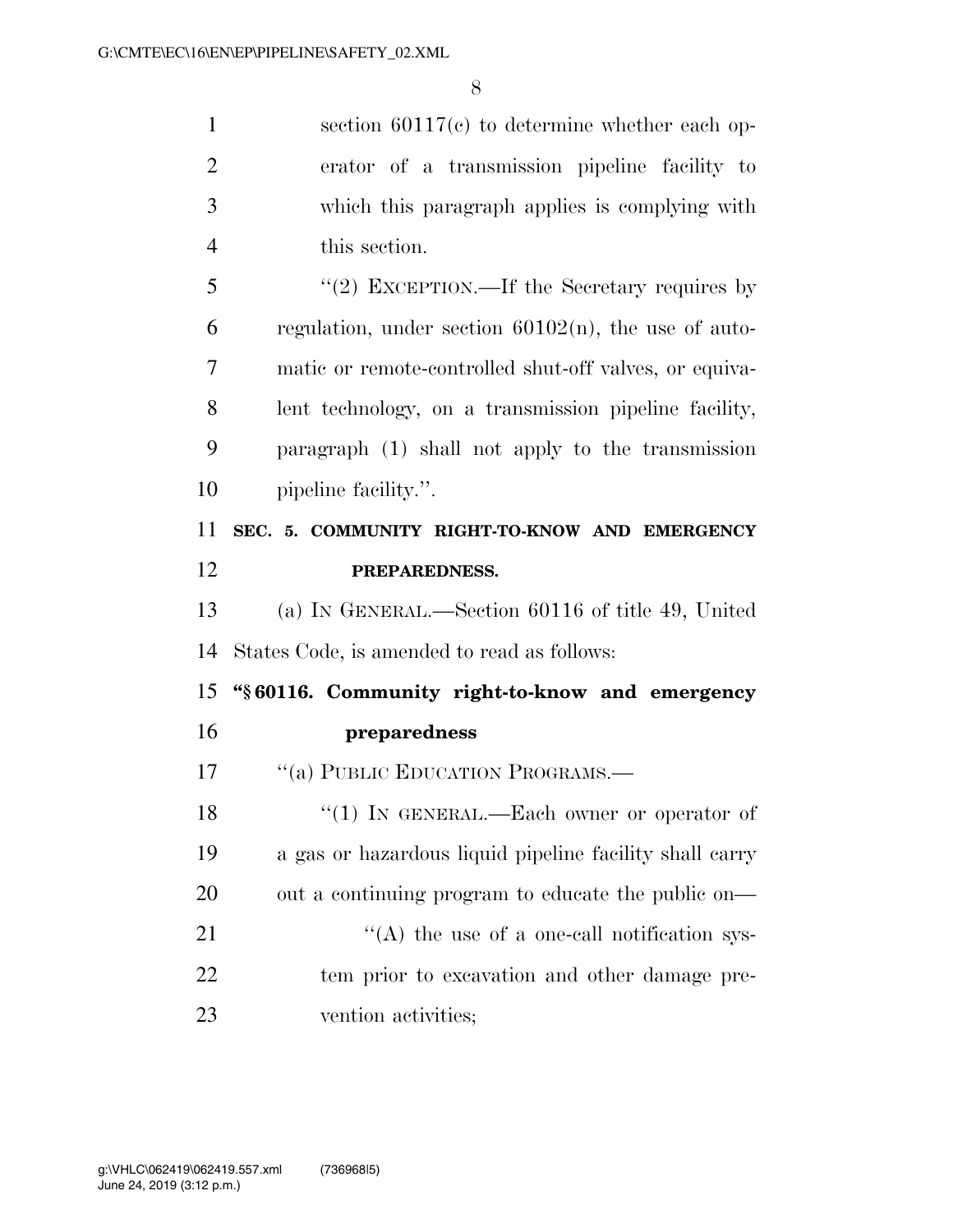1 ''(B) the possible hazards associated with unintended releases from the pipeline facility; and

 ''(C) the physical indications that a release from a pipeline facility may have occurred, the steps that should be taken for public safety in the event of such a release, and how to report such a release.

9 "(2) REVIEW AND MODIFICATION OF EXISTING PROGRAMS.—Not later than 1 year after the date of enactment of the Safer Pipelines Act of 2019, each owner or operator of a gas or hazardous liquid pipe-13 line facility shall—

14  $\langle (A)$  review its existing public education program for effectiveness, and modify the pro-gram as necessary; and

17 ''(B) submit to the Secretary for review a detailed description of its public education pro- gram, including any modifications made to the program under subparagraph (A).

21 "(3) STANDARDS; MATERIAL.—The Secretary may—

23 "(A) issue standards for public education programs under this section, including stand-ards providing for periodic review of such pro-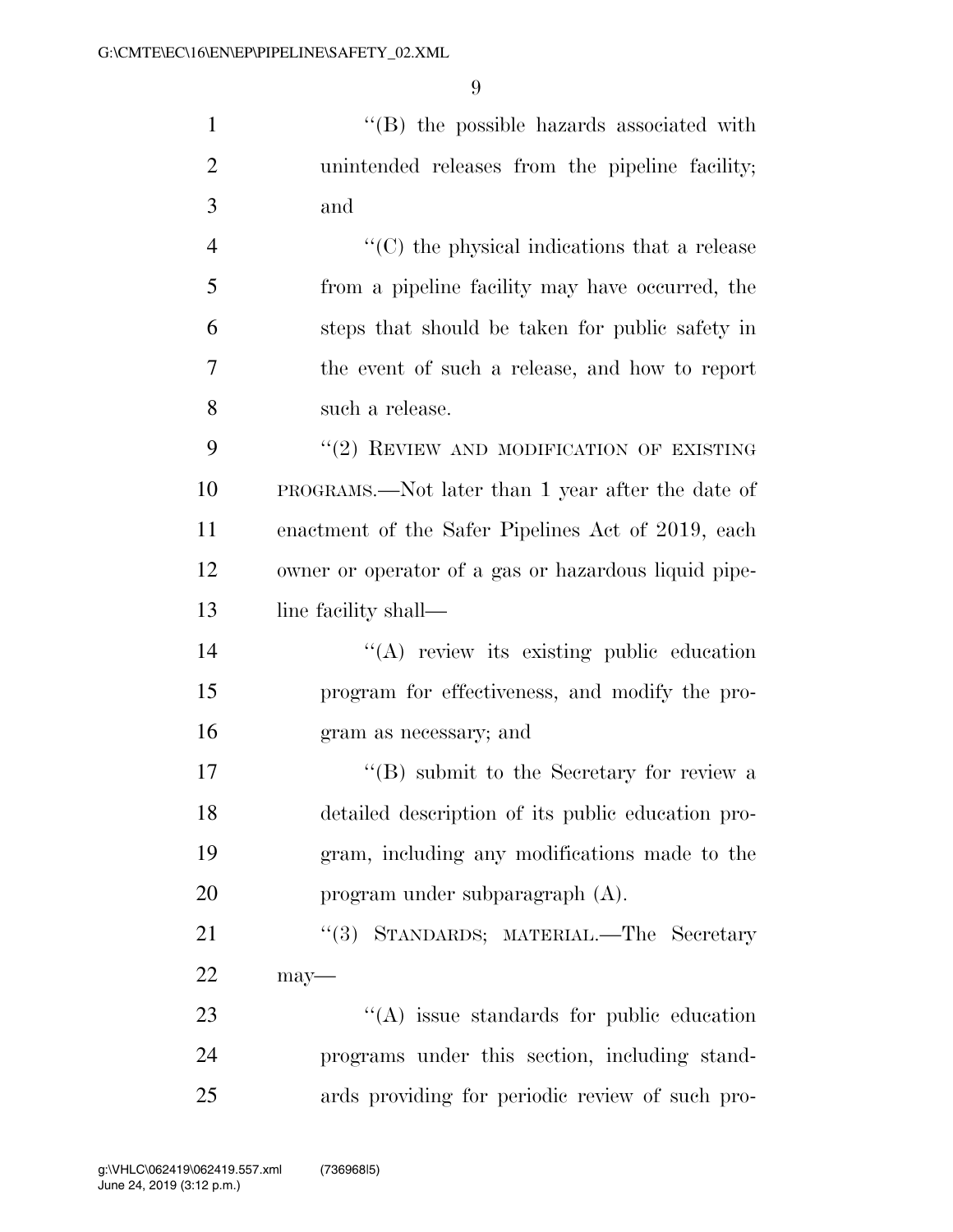| $\mathbf{1}$   | grams and modification of such programs as             |
|----------------|--------------------------------------------------------|
| $\overline{c}$ | needed; and                                            |
| 3              | "(B) develop material for use in the pro-              |
| $\overline{4}$ | grams.                                                 |
| 5              | "(b) LIAISON WITH STATE AND LOCAL EMERGENCY            |
| 6              | RESPONSE ENTITIES.—                                    |
| 7              | "(1) IN GENERAL.—Not later than 1 year after           |
| 8              | the date of enactment of the Safer Pipelines Act of    |
| 9              | 2019, an operator of a gas or hazardous liquid pipe-   |
| 10             | line facility shall establish liaison with—            |
| 11             | $\lq\lq$ the State emergency response com-             |
| 12             | mission established under section 301 of the           |
| 13             | Emergency Planning and Community Right-To-             |
| 14             | Know Act of 1986 in each State in which the            |
| 15             | pipeline facility operates; and                        |
| 16             | $\lq\lq (B)$ the local emergency planning com-         |
| 17             | mittee established under such section in each          |
| 18             | emergency planning district in which the pipe-         |
| 19             | line facility operates.                                |
| 20             | "(2) AVAILABILITY OF INFORMATION.—Upon                 |
| 21             | request, an operator of a gas or hazardous liquid      |
| 22             | pipeline facility shall make available to the applica- |
| 23             | ble State emergency response commissions and local     |
| 24             | emergency planning committees—                         |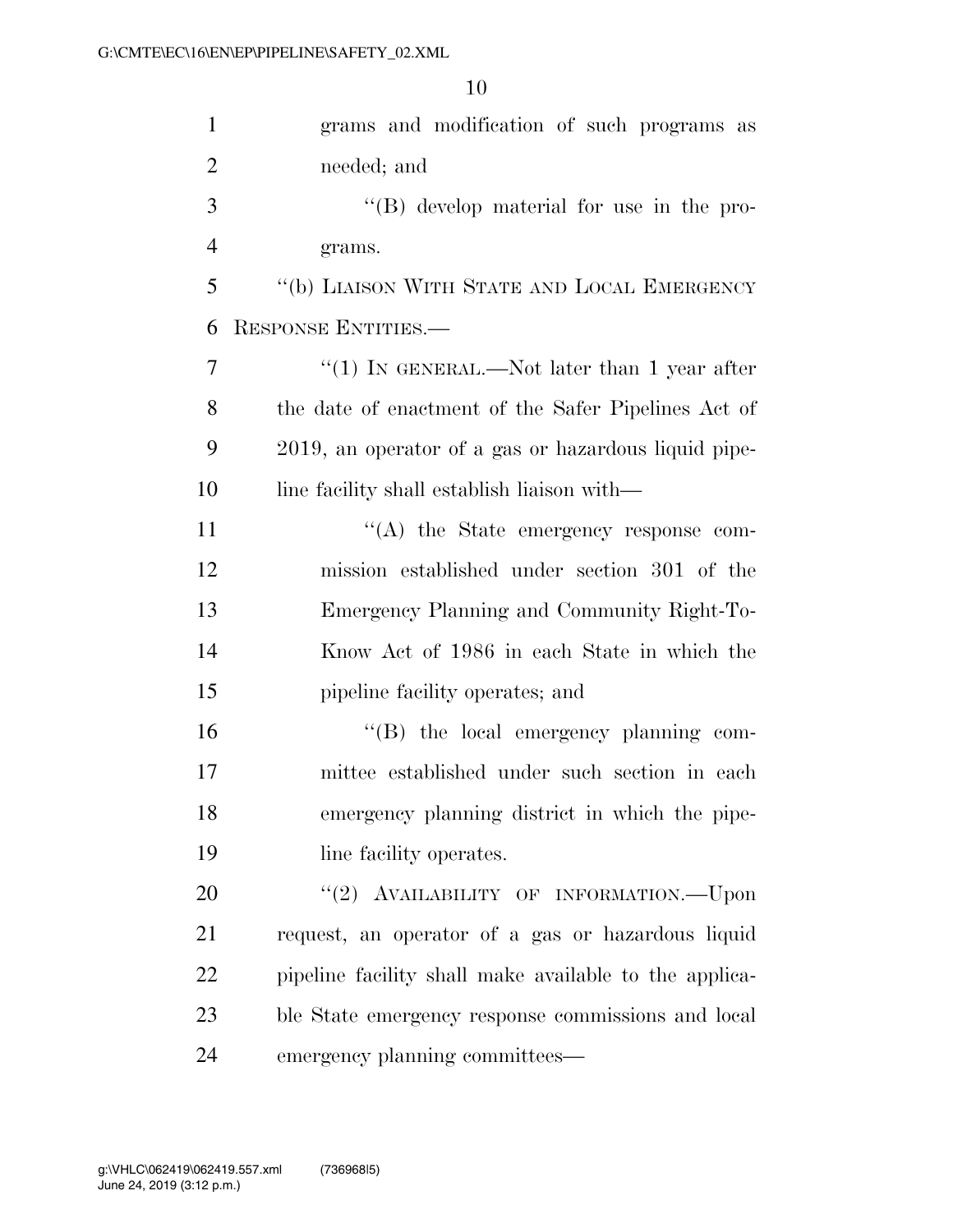| $\mathbf{1}$   | $\lq\lq$ the information required to be main-              |
|----------------|------------------------------------------------------------|
| $\overline{2}$ | tained under section $60102(d)$ ;                          |
| 3              | $\lq\lq (B)$ a copy of any integrity management            |
| 4              | program adopted by the operator under section              |
| 5              | $60109;$ and                                               |
| 6              | $\cdot$ (C) information describing the implemen-           |
| 7              | tation of the integrity management program                 |
| 8              | and the risks that the program is designed to              |
| 9              | address.                                                   |
| 10             | COMMUNITIES WITHOUT LOCAL<br>(3)<br>EMER-                  |
| 11             | GENCY PLANNING COMMITTEES. In a community                  |
| 12             | for which a local emergency planning committee has         |
| 13             | not been established, the operator of a gas or haz-        |
| 14             | ardous liquid pipeline facility shall liaise with the      |
| 15             | local fire, police, and other emergency response enti-     |
| 16             | ties.                                                      |
| 17             | "(c) PUBLIC AVAILABILITY OF REPORTS.—The Sec-              |
| 18             | retary shall make available to the public—                 |
| 19             | "(1) any safety-related condition report sub-              |
| 20             | mitted by an operator under section $60102(h)$ ; and       |
| 21             | $\lq(2)$ a report of a pipeline incident filed by an       |
| 22             | operator pursuant to this chapter.                         |
| 23             | "(d) ACCESS TO INTEGRITY MANAGEMENT PROGRAM                |
| 24             | INFORMATION.—The Secretary shall prescribe require-        |
| 25             | ments for public access to information regarding integrity |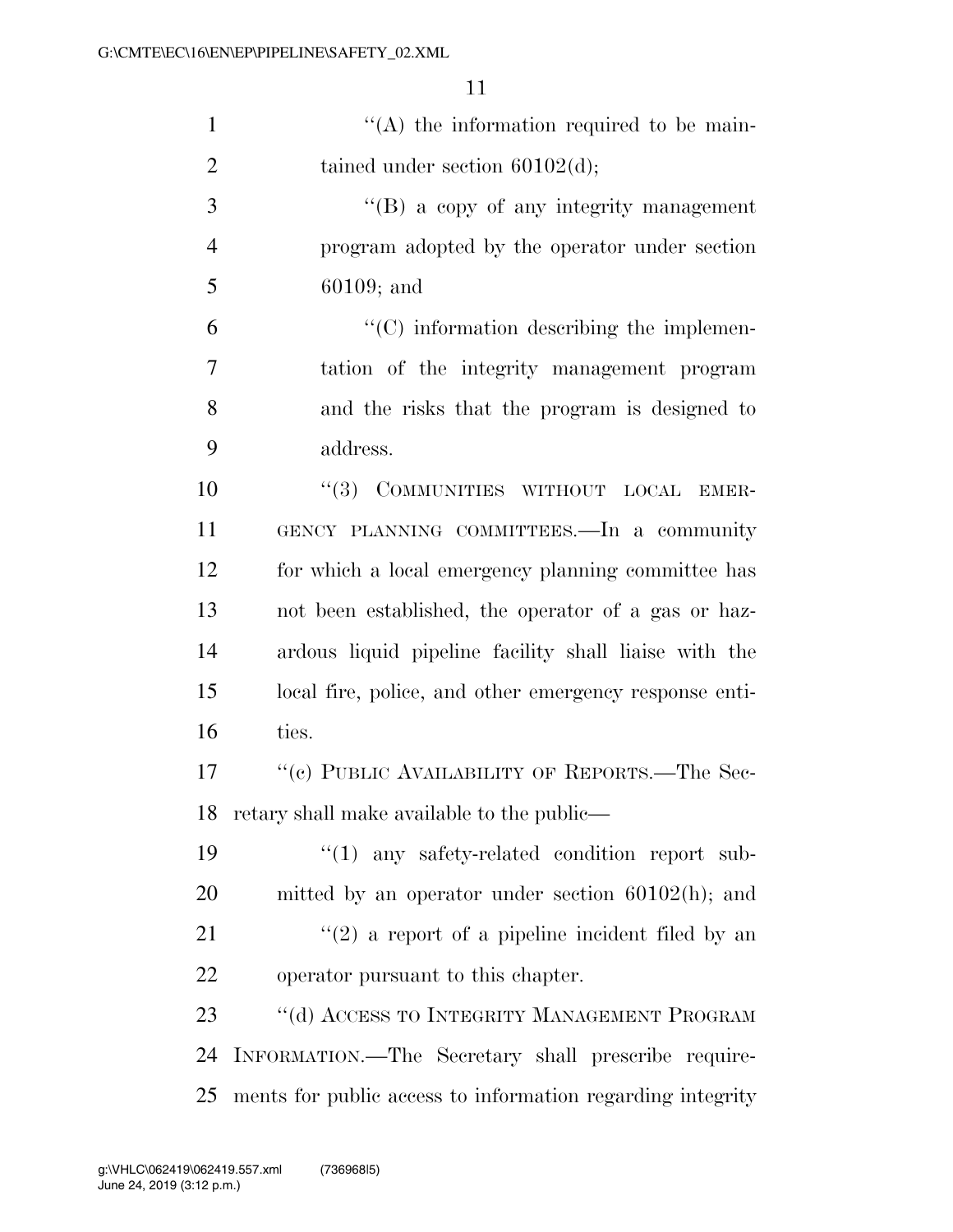management programs provided to a State authority pur-2 suant to section  $60109(c)(9)(C)$ .

- ''(e) AVAILABILITY OF MAPS.—The owner or oper- ator of each interstate gas pipeline facility and interstate hazardous liquid pipeline facility shall—
- $\frac{6}{1}$  <sup>"</sup>(1) not later than 1 year after the date of en- actment of this subsection, provide to each munici- pality in which the pipeline facility is located a map identifying the location of such facility; and
- $(2)$  provide to each such municipality an up- dated map not later than 6 months after any change to a location of such facility.

13 "If PIPELINE SEGMENT REPORTS.—

- 14 ''(1) In GENERAL.—Not later than 6 months after the date of enactment of the Safer Pipelines Act of 2019, and not less frequently than annually thereafter, each owner or operator of a gas or haz- ardous liquid pipeline facility shall submit to the Secretary a report on pipeline segments of the facil-ity in accordance with this subsection.
- 21 "(2) CONTENTS OF REPORTS.—The owner or operator of a pipeline facility submitting a report under paragraph (1) shall include in the report the following information for each pipeline segment of the facility: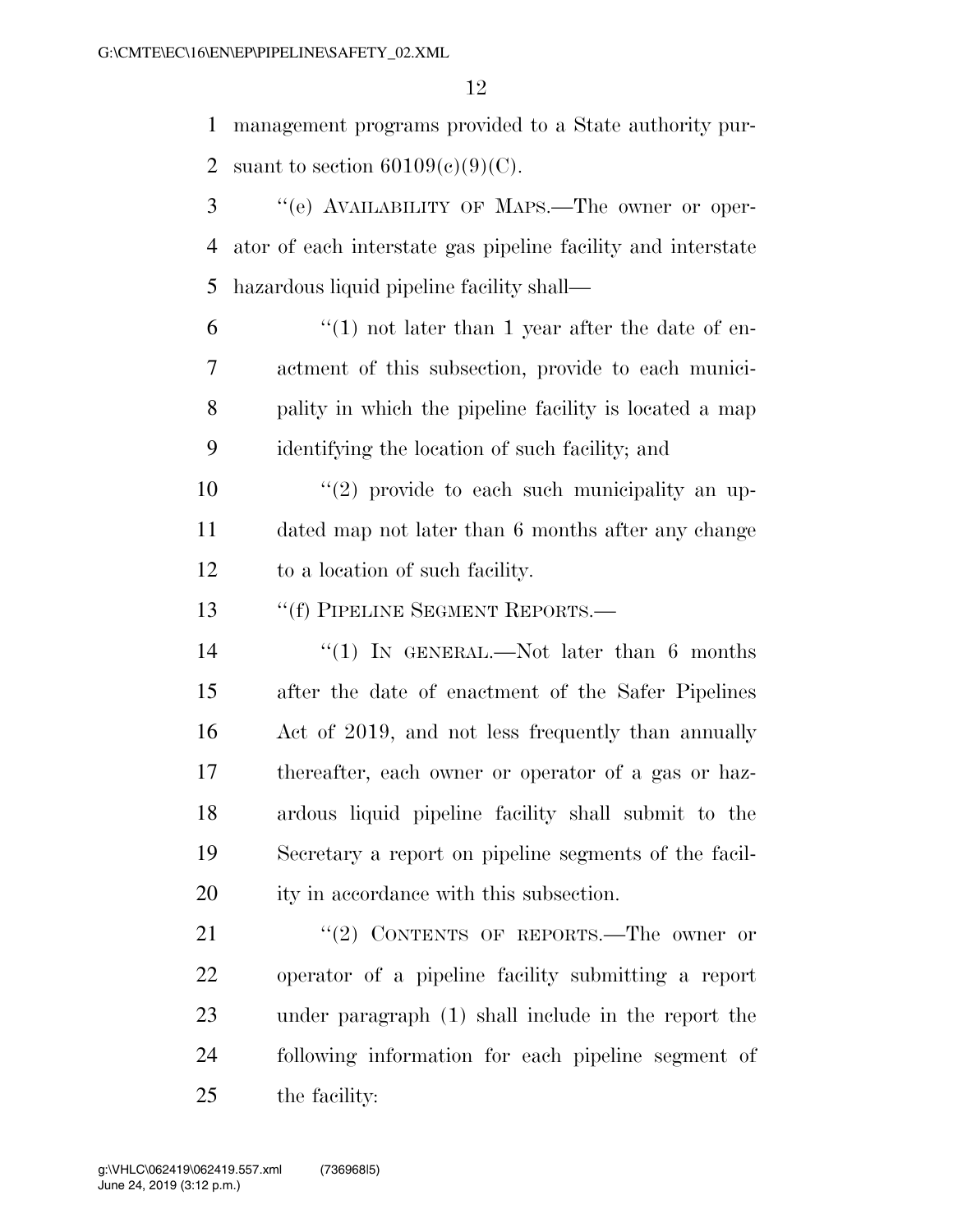| $\mathbf{1}$   | $\lq\lq$ (A) The business name, address, and tele- |
|----------------|----------------------------------------------------|
| $\overline{2}$ | phone number of the owner or operator.             |
| 3              | $\lq\lq (B)$ A summary description of the pipe-    |
| $\overline{4}$ | line facility containing the pipeline segment, in- |
| 5              | cluding a general facility map and a description   |
| 6              | of any product the pipeline facility transports,   |
| 7              | the length of the facility, and origin and termi-  |
| 8              | nation points.                                     |
| 9              | "(C) State and local emergency response            |
| 10             | liaison information.                               |
| 11             | $\lq\lq$ (D) A description of periodic testing     |
| 12             | methods used on the pipeline segment and the       |
| 13             | frequency of such testing.                         |
| 14             | "(E) A summary of the results of periodic          |
| 15             | testing of the pipeline segment pursuant to sec-   |
| 16             | tion 60102, including any defects detected and     |
| 17             | actions taken to address the defects.              |
| 18             | $``(F)$ A description of the leak detection        |
| 19             | system in use on the pipeline segment and its      |
| 20             | sensitivity.                                       |
| 21             | "(G) A 5-year incident history for the             |
| 22             | pipeline segment.                                  |
| 23             | "(H) An inspection and enforcement his-            |
| 24             | tory for the pipeline segment.                     |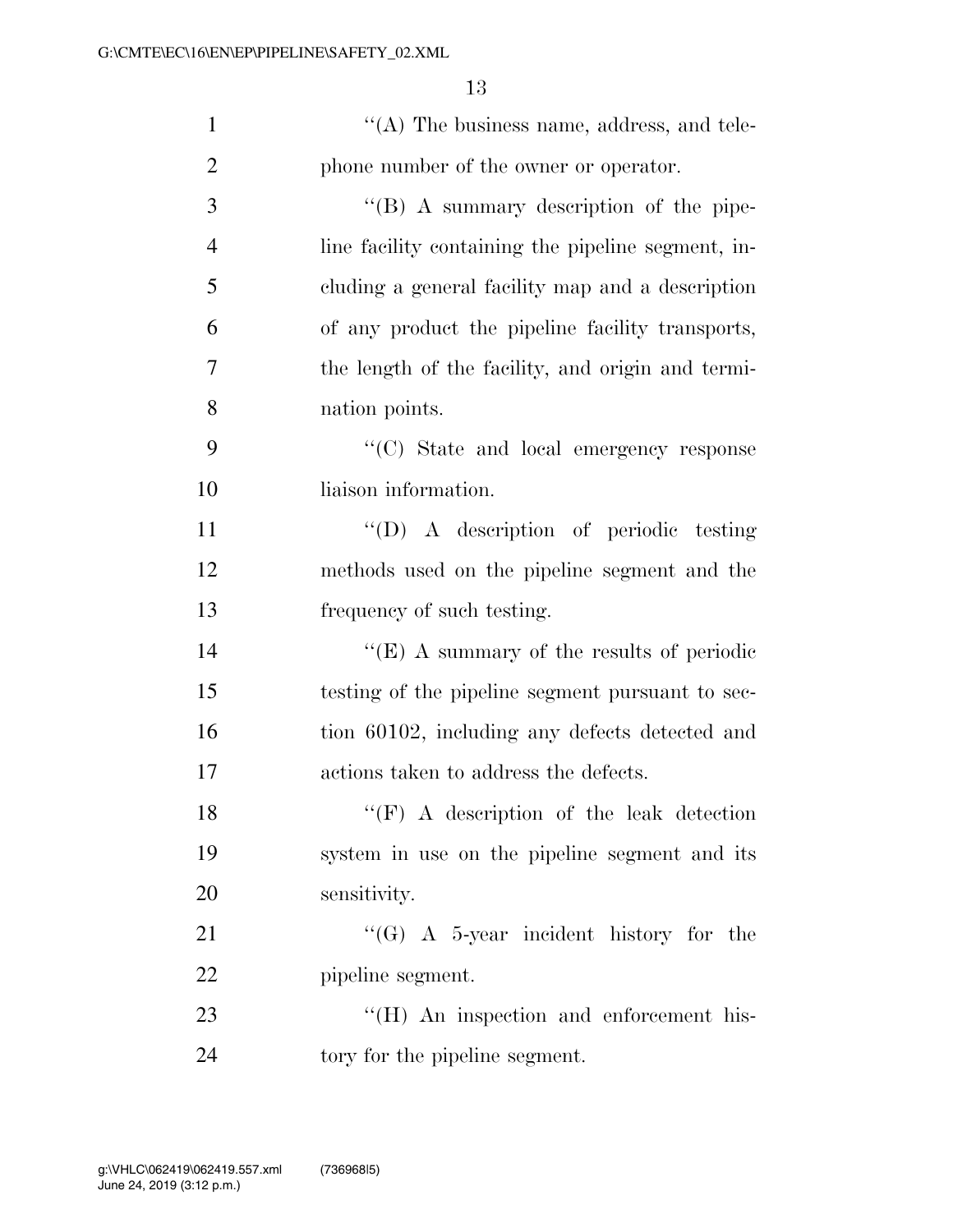| $\mathbf{1}$   | "(I) If applicable, a summary of integrity              |
|----------------|---------------------------------------------------------|
| $\overline{2}$ | management program activities under section             |
| 3              | $60109(c)(3)$ related to the pipeline segment.          |
| $\overline{4}$ | $``(3)$ AUTHORITY OF SECRETARY.—The<br>- Sec-           |
| 5              | retary may modify or waive any of the information       |
| 6              | required to be included in a report under paragraph     |
| $\overline{7}$ | (2) for a pipeline facility if the Secretary determines |
| 8              | that the inclusion of such information would pose a     |
| 9              | risk to the security of the pipeline facility.          |
| 10             | "(4) AVAILABILITY OF REPORTS.—The<br>Sec-               |
| 11             | retary shall make each report submitted under para-     |
| 12             | graph (1) available to the public electronically.       |
| 13             | " $(5)$ PIPELINE SEGMENT DEFINED.—In this               |
| 14             | subsection, the term 'pipeline segment' means—          |
| 15             | "(A) with respect to a gas pipeline facil-              |
| 16             | $ity-$                                                  |
| 17             | "(i) the length of pipeline between the                 |
| 18             | origin and the first compressor station;                |
| 19             | "(ii) each length of pipeline between                   |
| 20             | intermittent compressor stations; and                   |
| 21             | "(iii) the length of pipeline between                   |
| 22             | the final compressor station and the termi-             |
| 23             | nation point; and                                       |
| 24             | $\lq\lq$ with respect to a hazardous liquid             |
| 25             | pipeline facility—                                      |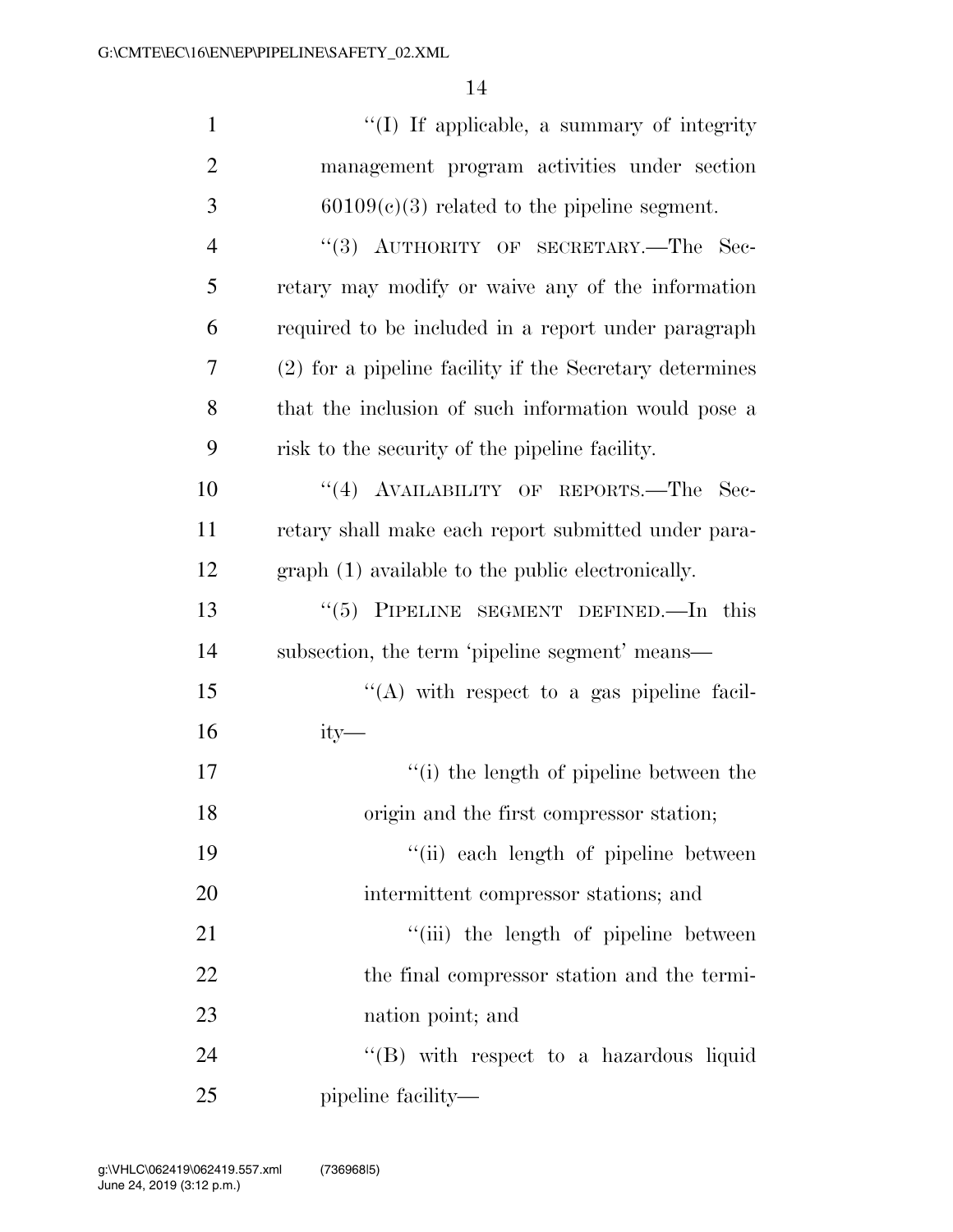| 1              | "(i) the length of pipeline between the                 |
|----------------|---------------------------------------------------------|
| $\overline{2}$ | origin and the first pumping station;                   |
| 3              | "(ii) each length of pipeline between                   |
| $\overline{4}$ | intermittent pumping stations; and                      |
| 5              | "(iii) the length of pipeline between                   |
| 6              | the final pumping station and the termi-                |
| $\overline{7}$ | nation point.".                                         |
| 8              | (b) CONFORMING AMENDMENT.—The analysis for              |
| 9              | chapter 601 is amended by striking the item relating to |
| 10             | section 60116 and inserting the following:              |
|                | "60116. Community right-to-know.".                      |

## **SEC. 6. ACTIONS BY PRIVATE PERSONS.**

 Section 60121 of title 49, United States Code, is amended by adding at the end the following:

 ''(e) MANDAMUS.—A person may bring a civil action in an appropriate district court of the United States to compel the Secretary to perform a nondiscretionary duty under this chapter that the Secretary has failed to per-form.''.

#### **SEC. 7. CIVIL PENALTIES.**

 Section 60122(a) of title 49, United States Code, is amended—

 (1) in paragraph (1), by striking ''The max- imum civil penalty under this paragraph for a re-lated series of violations is \$2,000,000.'';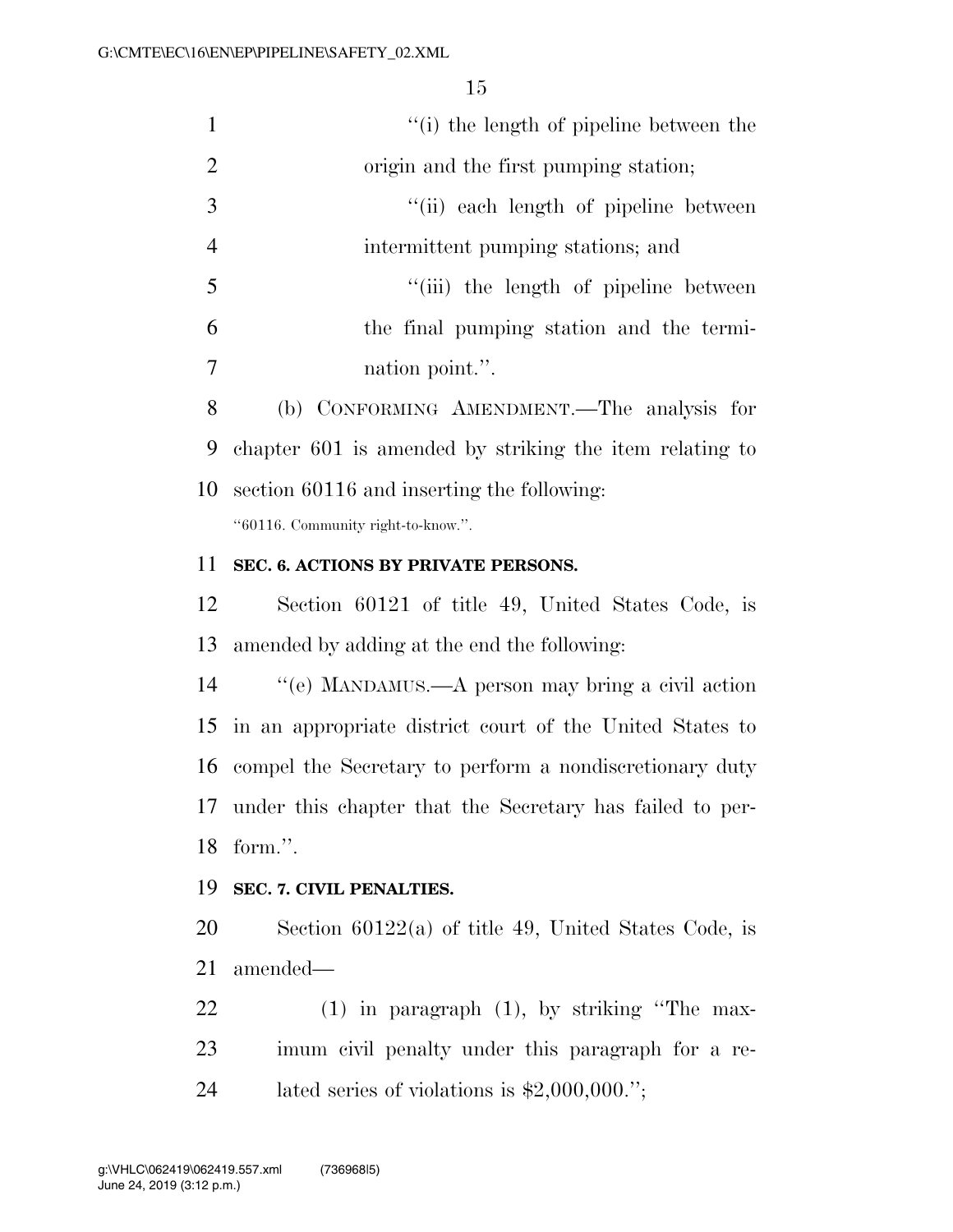1 (2) in paragraph  $(2)$ , by striking "\$50,000" and inserting ''\$200,000''; and

 $3 \qquad (3)$  in paragraph  $(3)$ , by striking "\$1,000" and 4 inserting "\$200,000".

### **SEC. 8. CRIMINAL PENALTIES.**

 Section 60123 of title 49, United States Code, is amended by striking ''knowingly and willfully'' each place it appears and inserting ''knowingly or recklessly''.

 **SEC. 9. DIRECT HIRE AUTHORITY FOR PIPELINE AND HAZ- ARDOUS MATERIALS SAFETY ADMINISTRA-TION.** 

 (a) AUTHORITY.—The Administrator of the Pipeline and Hazardous Materials Safety Administration may ap- point qualified candidates to positions described in sub- section (b) without regard to sections 3309 through 3319 of title 5, United States Code.

 (b) APPLICABILITY.—The authority under subsection (a) applies with respect to candidates for any position that would likely allow increased activities relating to pipeline safety, as determined by the Administrator.

 (c) TERMINATION.—The authority to make appoint- ments under this section shall not be available after Sep-tember 30, 2024.